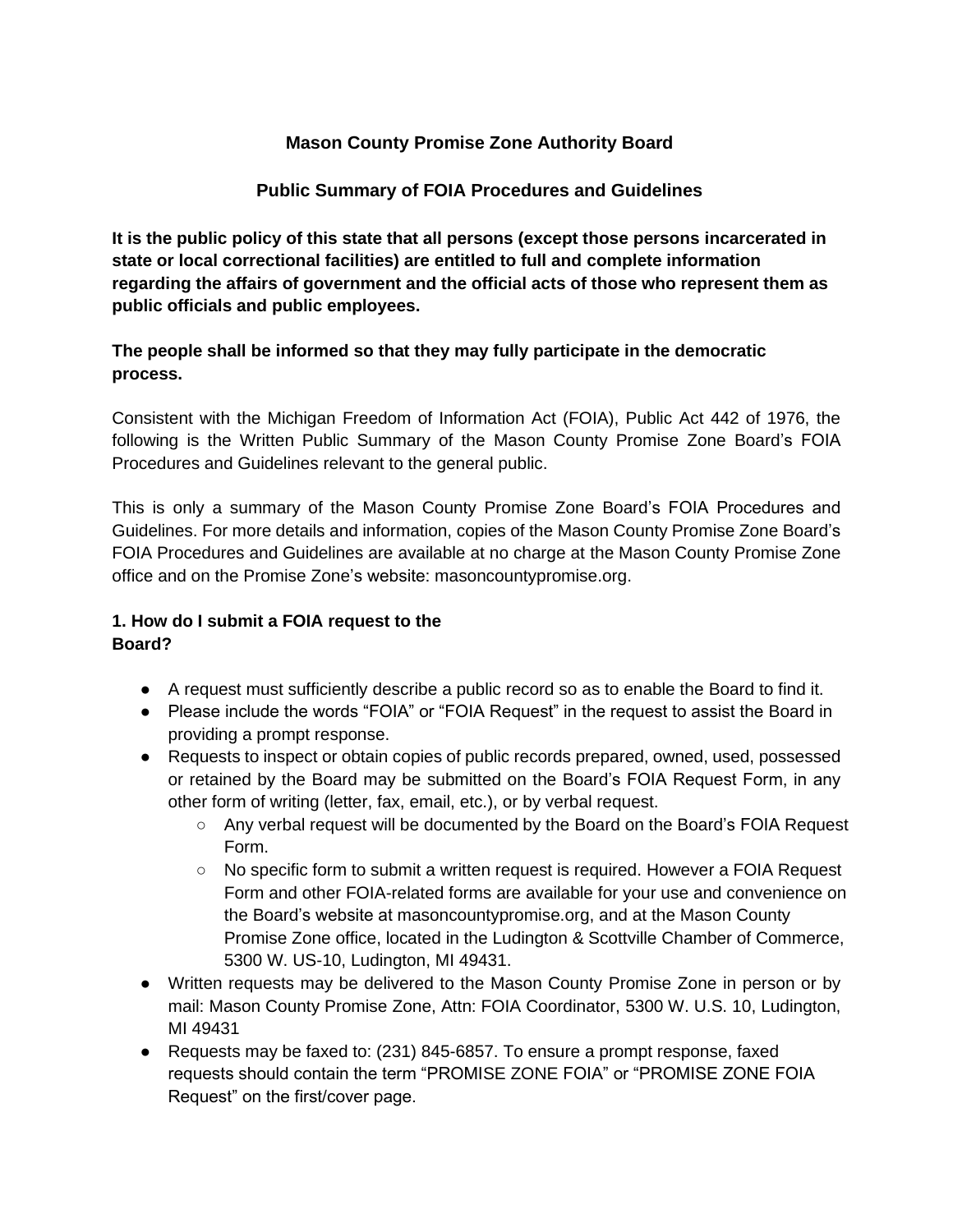● Requests may be emailed to: info@masoncountypromise.org To ensure a prompt response, email requests should contain the term "FOIA" or "FOIA Request" in the subject line.

### **2. What kind of response can I expect to my request?**

- Within 5 business days after receiving a FOIA request the Board, via the FOIA Coordinator, will issue a response. If a request is received by fax or email, the request is deemed to have been received on the following business day. The Board, via the FOIA Coordinator or other board designee, will respond to your request in one of the following ways:
	- Grant the request,
	- Issue a written notice denying the request,
	- Grant the request in part and issue a written notice denying in part the request,
	- Issue a notice indicating that due to the nature of the request the Board needs an additional 10 business days to respond, or
	- Issue a written notice indicating that the public record requested is available at no charge on the Board's website
- If the request is granted, or granted in part, the Board will ask that payment be made for the allowable fees associated with responding to the request before the public record is made available.
- If the cost of processing the request is expected to exceed \$50, or if you have not paid for a previously granted request, the Board will require a deposit before processing the request.

# **3. What are the Board's deposit requirements?**

- If the Board has made a good faith calculation that the total fee for processing the request will exceed \$50.00, the Board will require that you provide a deposit in the amount of 50% of the total estimated fee. When the Board requests the deposit, it will provide you a nonbinding best efforts estimate of how long it will take to process the request after you have paid your deposit.
- If the Board receives a request from a person who has not paid the Board for copies of public records made in fulfillment of a previously granted written request, the Board will require a deposit of 100% of the estimated processing fee before it begins to search for the public record for any subsequent written request when **all** of the following conditions exist:
	- The final fee for the prior written request is not more than 105% of the estimated fee;
	- The public records made available contained the information sought in the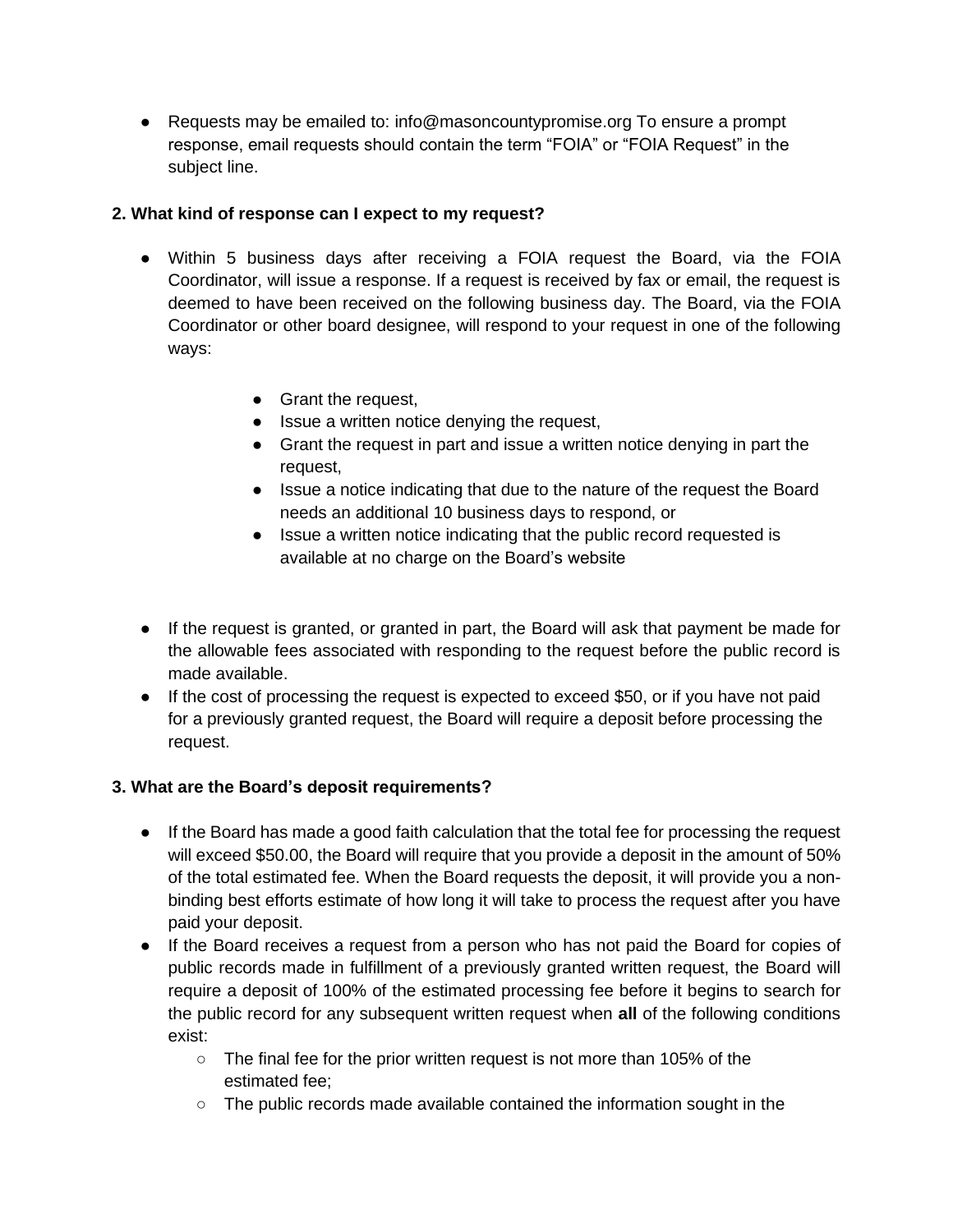prior written request and remain in the Board's possession;

- The public records were made available to the individual, subject to payment, within the best effort time frame estimated by the Board to provide the records;
- $\circ$  Ninety (90) days have passed since the Board notified the individual in writing that the public records were available for pickup or mailing;
- The individual is unable to show proof of prior payment to the Board; and
- The Board has calculated an estimated detailed itemization that is the basis for the current written request's increased fee deposit.
- The Board will not require the 100% estimated fee deposit if any of the following apply:
	- The person making the request is able to show proof of prior payment in full to the Board;
	- The Board is subsequently paid in full for all applicable prior written requests; or
	- $\circ$  Three hundred sixty five (365) days have passed since the person made the request for which full payment was not remitted to the Board.

## **4. How does the Board calculate FOIA processing fees?**

The Michigan FOIA statute permits the Board to charge for the following costs associated with processing a request:

- Labor costs associated with copying or duplication, which includes making paper copies, making digital copies, or transferring digital public records to non-paper physical media or through the Internet.
- Labor costs associated with searching for, locating and examining a requested public record, when failure to charge a fee will result in unreasonably high costs to the Board.
- Labor costs associated with a review of a record to separate and delete information exempt from disclosure, when failure to charge a fee will result in unreasonably high costs to the Board.
- The cost of copying or duplication, not including labor, of paper copies of public records. This may include the cost for copies of records already on the Board's website if you ask for the Board to make copies.
- The cost of computer discs, computer tapes or other digital or similar media when the requester asks for records in non-paper physical media. This may include the cost for copies of records already on the Board's website if you ask for the Board to make copies.
- The cost to mail or send a public record to a requestor.

### **Labor Costs**

● All labor costs will be estimated and charged in 15-minute increments, with all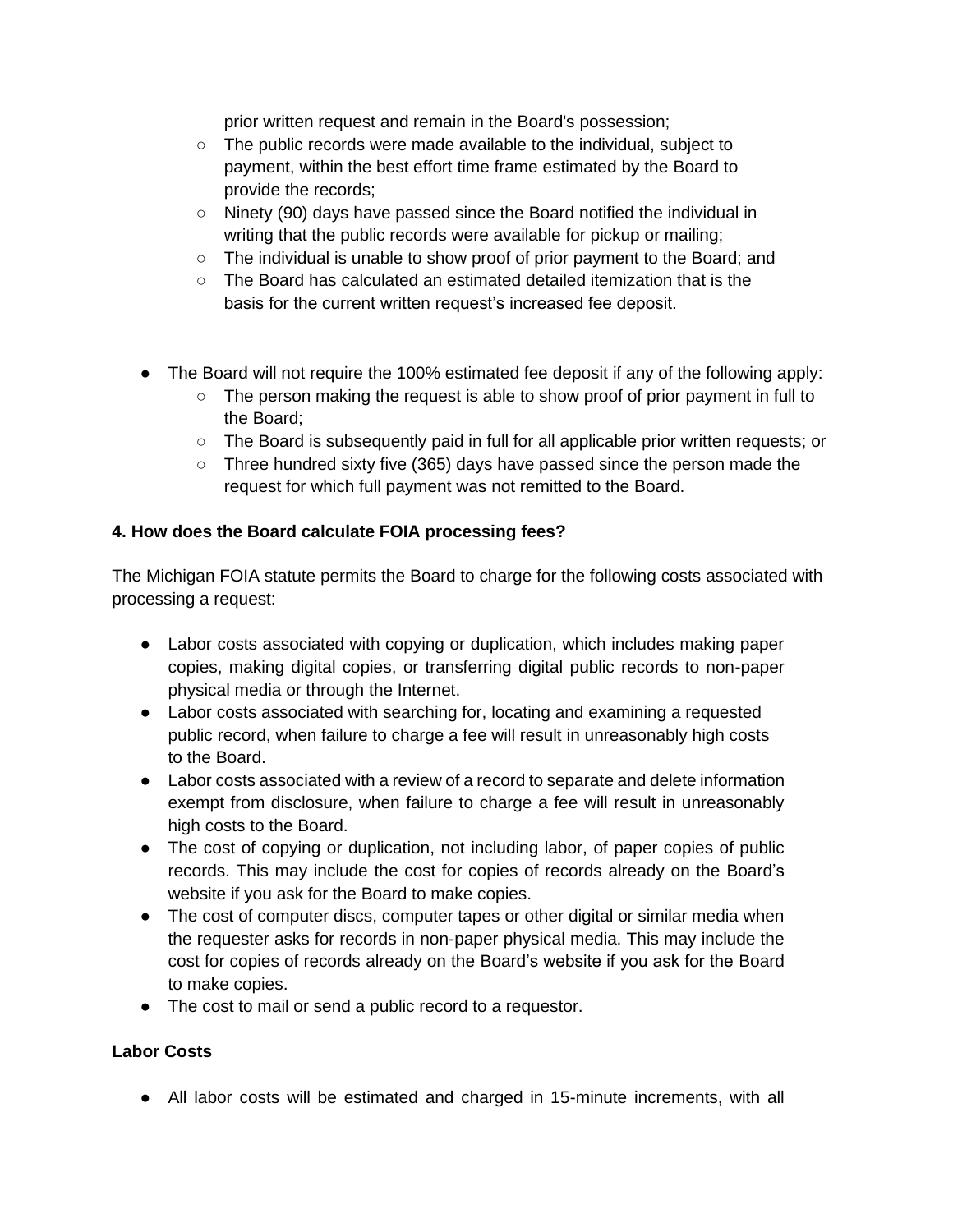partial time increments rounded down. If the time involved is less than 15 minutes, there will be no charge.

- Labor costs will be charged at the hourly wage of the lowest-paid Board employee capable of doing the work in the specific fee category, regardless of who actually performs work.
- Labor costs will also include a charge to cover or partially cover the cost of fringe benefits. Board may add up to 50% to the applicable labor charge amount to cover or partially cover the cost of fringe benefits, but in no case may it exceed the actual cost of fringe benefits.
- Overtime wages will not be included in labor costs unless agreed to by the requestor; overtime costs will not be used to calculate the fringe benefit cost.
- Contracted labor costs will be charged at the hourly rate of \$48.90 (6 times the state minimum hourly wage)

A labor cost will not be charged for the search, examination, review and the deletion and separation of exempt from nonexempt information unless failure to charge a fee would result in unreasonably high costs to the Board. Costs are unreasonably high when they are excessive and beyond the normal or usual amount for those services compared to the Board's usual FOIA requests, because of the nature of the request in the particular instance. The Board must specifically identify the nature of the unreasonably high costs in writing.

## **Copying and Duplication**

The Board must use the most economical method for making copies of public records, including using double-sided printing, if cost-saving and available.

### *Non-paper Copies on Physical Media*

- The cost for records provided on non-paper physical media, such as computer discs, computer tapes or other digital or similar media will be at the actual and most reasonably economical cost for the non-paper media.
- This cost will be charged only if the Board has the technological capability necessary to provide the public record in the requested non-paper physical media format.

# *Paper Copies*

- Paper copies of public records made on standard letter  $(8 \frac{1}{2} \times 11)$  or legal  $(8 \frac{1}{2} \times 11)$ x 14) sized paper will not exceed \$.10 per sheet of paper.
- Copies for non-standard sized sheets will paper will reflect the actual cost of reproduction.

### **Mailing Costs**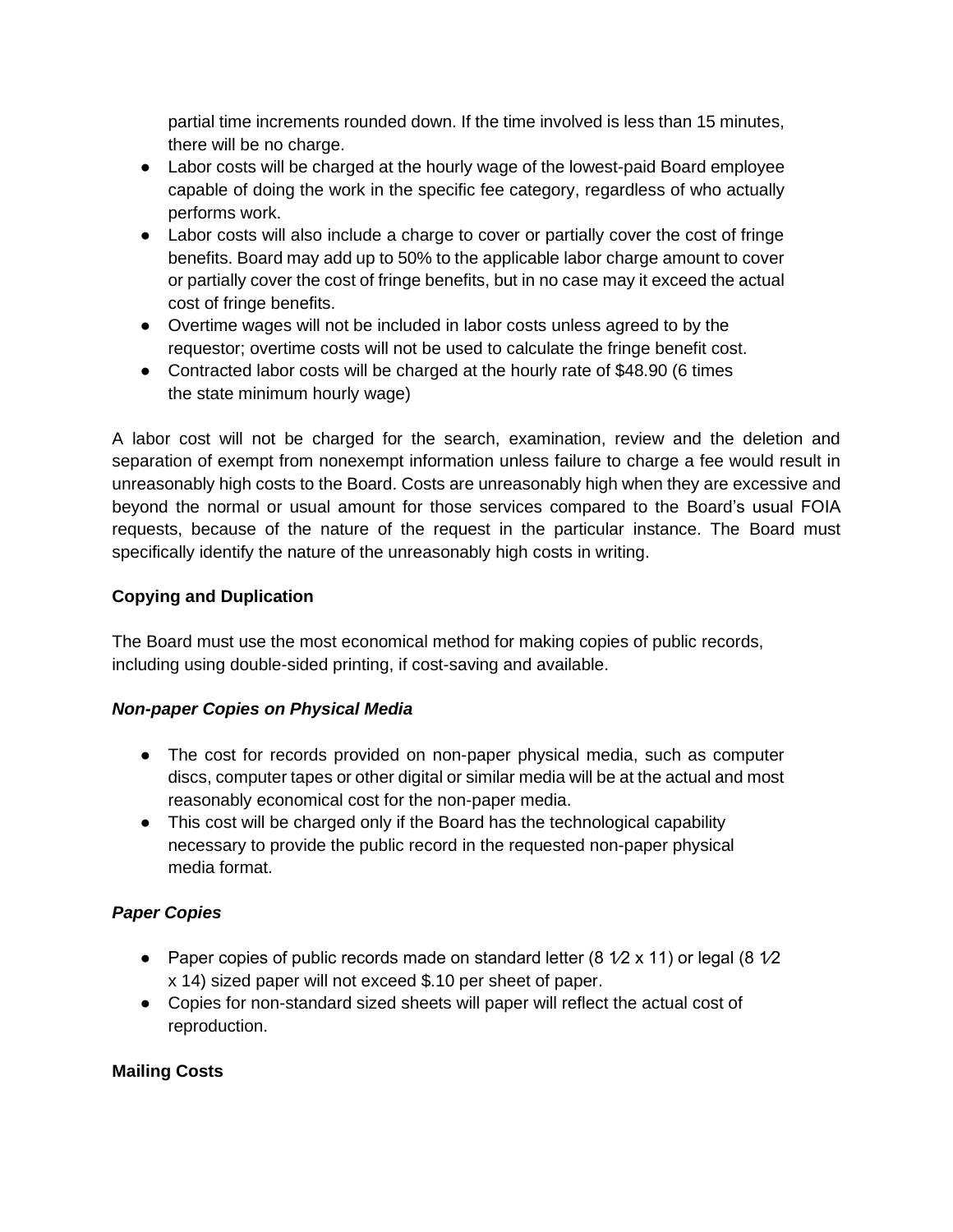- The cost to mail public records will use a reasonably economical and justified means.
- The Board may charge for the least expensive form of postal delivery confirmation.
- No cost will be made for expedited shipping or insurance unless you request it.

### **Waiver of Fees**

The Board will annually waive the first \$100.00 of costs in a calendar year.

The cost of the search for and copying of a public record may be waived or reduced if in the sole judgment of the FOIA Coordinator a waiver or reduced fee is in the public interest because it can be considered as primarily benefitting the general public. The Mason County Promise Zone Board may identify specific records or types of records it deems should be made available for no charge or at a reduced cost.

### **5. How do I qualify for an indigence discount on the fee?**

The Board will discount the first \$20.00 of fees for a request if you submit an affidavit stating that you are:

- Indigent and receiving specific public assistance; or
- If not receiving public assistance, stating facts demonstrating an inability to pay because of indigence.

You are **not** eligible to receive the \$20.00 discount if you:

- Have previously received discounted copies of public records from the Board twice during the calendar year; or
- Are requesting information on behalf of other persons who are offering or providing payment to you to make the request.

An affidavit is sworn statement.

### **6. May a nonprofit organization receive a discount on the fee?**

A nonprofit organization advocating for developmentally disabled or mentally ill individuals that is formally designated by the state to carry out activities under subtitle C of the federal developmental disabilities assistance and bill of rights act of 2000, Public Law 106-402, and the protection and advocacy for individuals with mental illness act, Public Law 99-319, may receive a \$20.00 discount if the request meets all of the following requirements in the Act:

● Is made directly on behalf of the organization or its clients.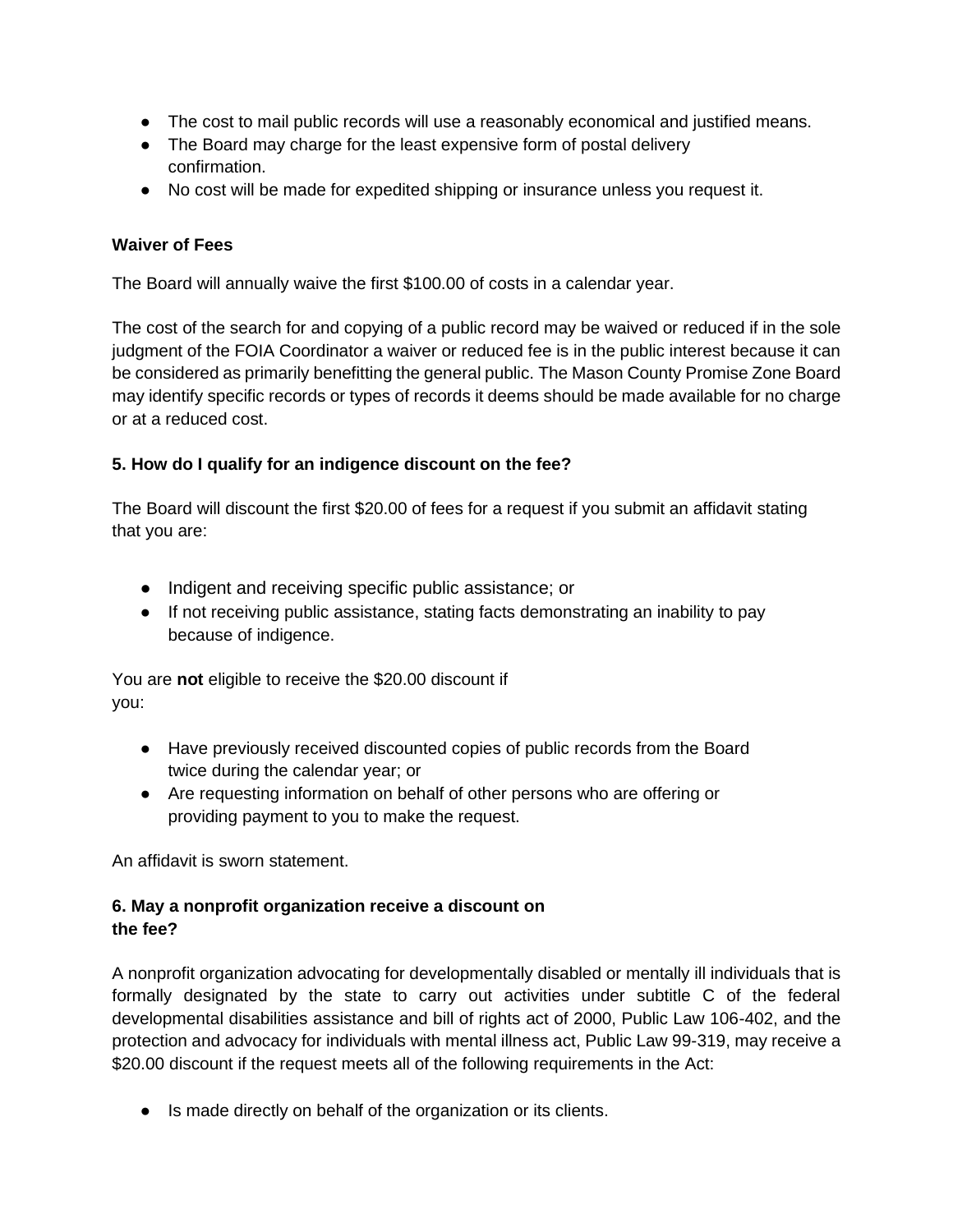- Is made for a reason wholly consistent with the mission and provisions of those laws
- under section 931 of the mental health code, 1974 PA 258, MCL 330.1931.
- Is accompanied by documentation of its designation by the state, if requested by the public body.

#### **6. How may I challenge the denial of a public record or an excessive fee?**

**Appeal of a Denial of a Public Record** If you believe that all or a portion of a public record has not been disclosed or has been improperly exempted from disclosure, you may appeal to the Mason County Promise Zone Board by filing a written appeal of the denial with Mason County Promise Zone Office, located in the Ludington & Scottville Chamber of Commerce, 5300 W US 10, Ludington, MI, or by sending via postal mail to Mason County Promise Zone, attn: FOIA Coordinator, 5300 W. U.S. 10, Ludington, MI 49431.

The appeal must be in writing, specifically state the word "appeal," and identify the reason or reasons you are seeking a reversal of the denial. You may use the Board FOIA Appeal Form (To Appeal a Denial of Records), which is available on the Board's website: masoncountypromise.org.

The Mason County Promise Zone Board is not considered to have received a written appeal until the first regularly scheduled Board meeting following submission of the written appeal. Within 10 business days of receiving the appeal the Mason County Promise Zone Board will respond in writing by:

- Reversing the disclosure denial;
- Upholding the disclosure denial; or
- Reverse the disclosure denial in part and uphold the disclosure denial in part.

Whether or not you submitted an appeal of a denial to the Mason County Promise Zone Board, you may file a civil action in the County Circuit Court within 180 days after the Board's final determination to deny your request. If you prevail in the civil action the court will award you reasonable attorneys' fees, costs and disbursements. If the court determines that the Board acted arbitrarily and capriciously in refusing to disclose or provide a public record, the court shall award you damages in the amount of \$1,000.

**Appeal of an Excess FOIA Processing Fee** If you believe that the fee charged by the Board to process your FOIA request exceeds the amount permitted by state law, you must first appeal to the Mason County Promise Zone Board by filing a written appeal for a fee reduction to the Mason County Promise Zone Office, located in the Ludington & Scottville Chamber of Commerce, 5300 W US 10, Ludington, MI, or by sending the written appeal via postal mail to Mason County Promise Zone, attn: FOIA Coordinator, 5300 W. U.S. 10, Ludington, MI 49431.

The appeal must specifically state the word "appeal" and identify how the required fee exceeds the amount permitted. You may use the Board FOIA Appeal Form (To Appeal an Excess Fee), which is available at the Mason County Promise Zone Office and on the Board's website: masoncountypromise.org.